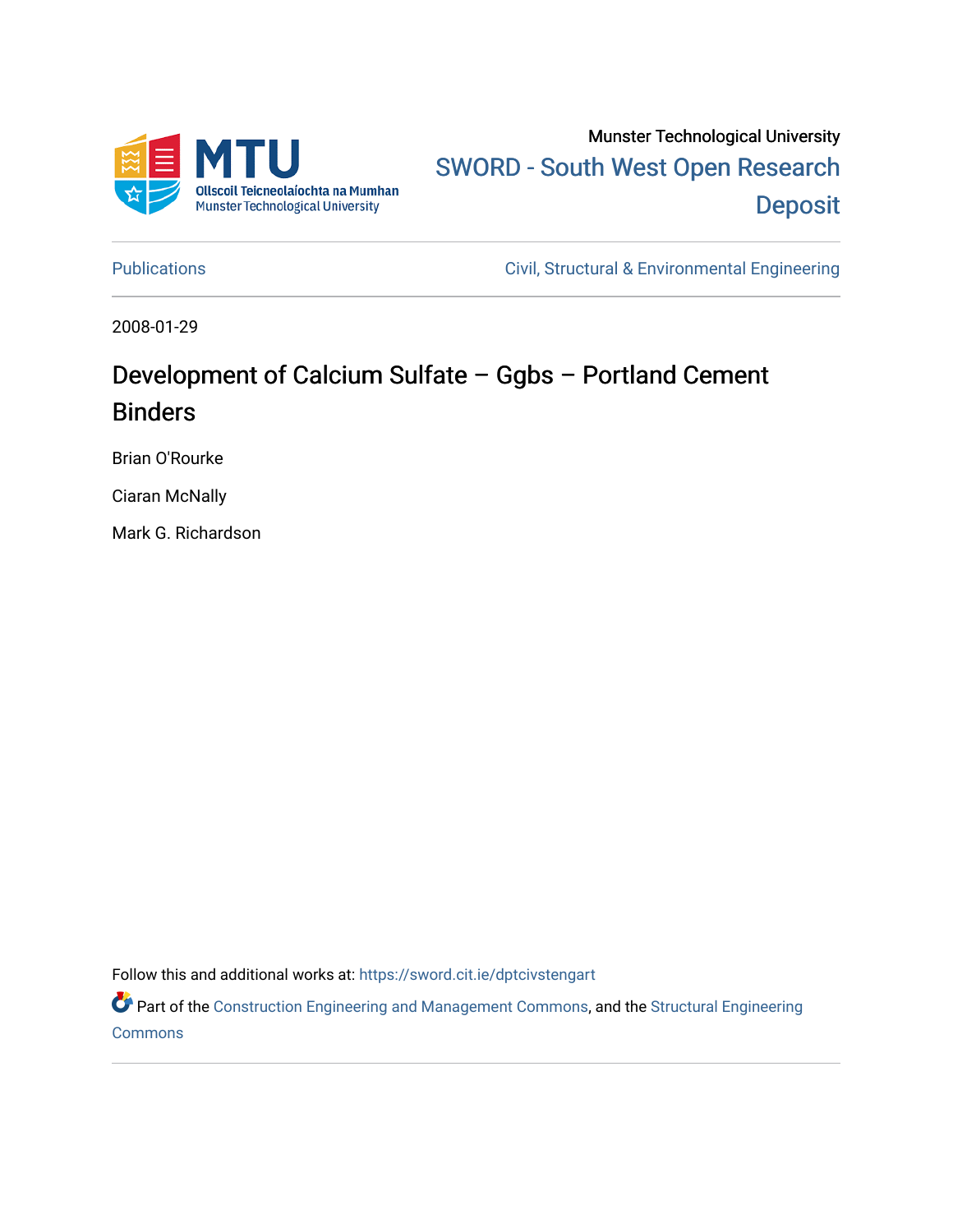# **Development of calcium sulfate – ggbs – Portland cement binders**

Brian O'Rourke<sup>a</sup>, Ciaran McNally <sup>bc\*</sup>, Mark G. Richardson <sup>b</sup>

<sup>a</sup> Department of Civil, Structural and Environmental Engineering, Cork Institute of Technology, Cork, Ireland

<sup>b</sup> School of Architecture, Landscape & Civil Engineering, University College Dublin, Richview, Dublin 4, Ireland

c UCD Urban Institute Ireland, University College Dublin, Ireland

## **Abstract**

Binders manufactured using a blend of gypsum, ground granulated blast furnace slag and Portland cements are technically viable and possess considerable environmental and economic advantages when compared to binders manufactured using Portland cement alone. As such, the evaluation of binders made from these materials offers a promising research focus in the quest to produce technically sound, environmental and economical binders for specialist uses as an alternative to traditional concrete binders of higher carbon footprint. The aim of the test programme was to investigate the viability of a series of binders designed to fulfil particular user needs while having significantly decreased carbon footprints.

Two distinct series of binders were designed; the dominant ingredient in the first was calcium sulfate while in the second it was ggbs. Potential applications for both series of binders were considered and the strength development of each binder was analysed. In

1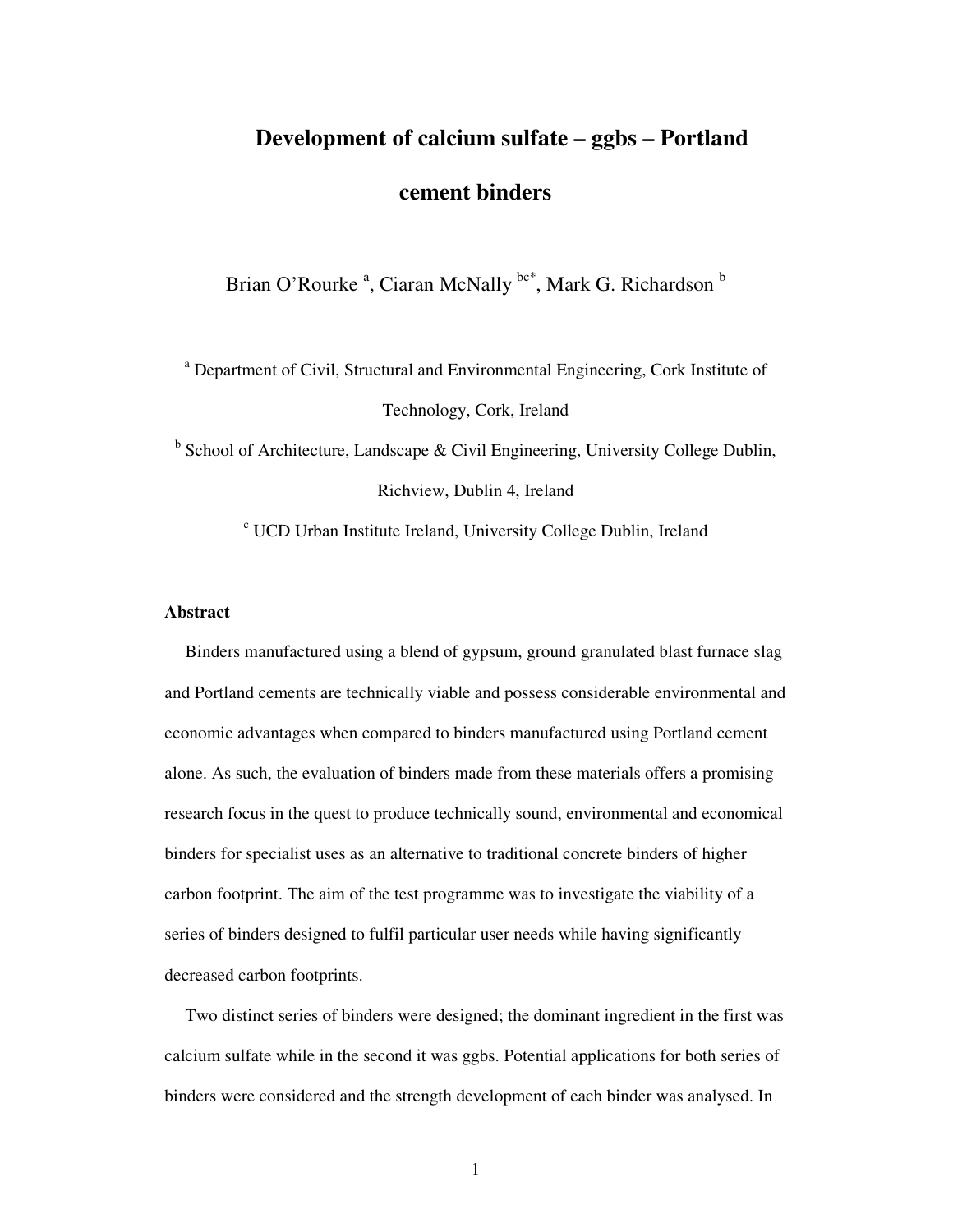addition, the effect of water on the gypsum-based binders was analysed, as was the sulfate resistance of the ggbs-based binder.

The results of the laboratory tests carried out were varied. For the calcium sulfatebased binders, those manufactured using anhydrite II as the dominant ingredient were found to achieve highest strengths. However these binders were found to be particularly susceptible to moisture-induced deterioration. For the ggbs-based binders, it was found that the early strength development was improved by the addition of small quantities of anhydrite II and gypsum. The strengths and sulfate resistance at later ages remained unaffected. These binders may have significant potential in situations were early strength development is a requirement.

*Keywords:* Anhydrite II; CO<sub>2</sub> emissions; ggbs; gypsum; Portland cement

 \* Corresponding author. Tel.: +353 1716 3202; fax: +353 1716 3297. *Email address:* ciaran.mcnally@ucd.ie (Dr. Ciaran McNally).

## **1. Introduction**

The effects of global warming due to the emission of greenhouse gases have been acknowledged as one of the major challenges facing society [1, 2]. The cement industry has been identified as one of the key contributors to this problem, contributing 5% to global anthropogenic  $CO<sub>2</sub>$  emissions [3]. These emissions largely arise from the fact that the key ingredient in the production of Portland cement is cement clinker, the manufacture of which results in the release of significant quantities of  $CO<sub>2</sub>$ . A key reaction in the production of clinker is the calcination of limestone in the presence of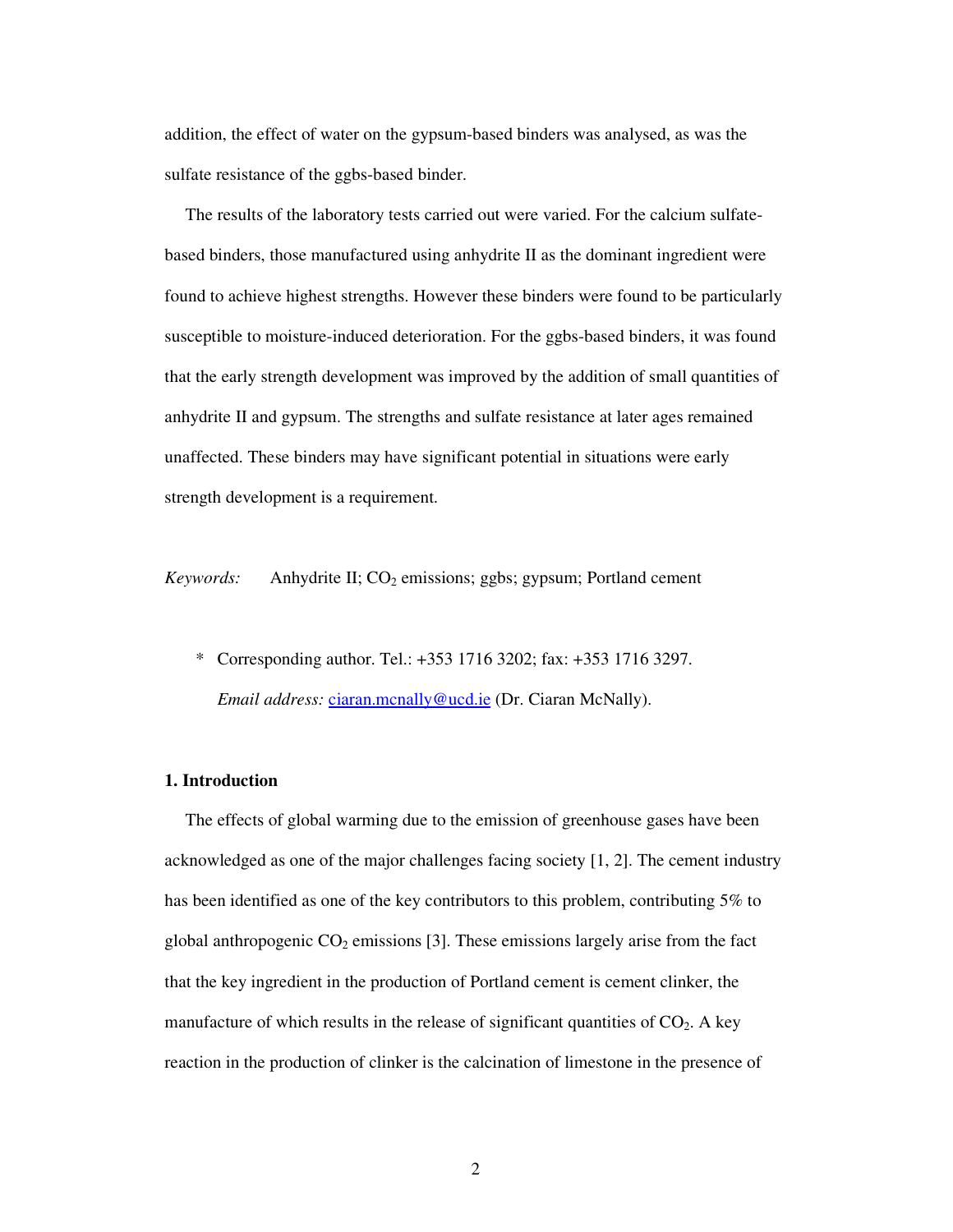silica to produce alite  $(Ca_3SiO_5)$ , the key active component in cement clinker. This reaction also involves the release of large quantities of  $CO<sub>2</sub>$ . A simple form of this reaction is shown in (1), with the mass proportions given in italics:

> $3CaCO<sub>3</sub> + SiO<sub>2</sub> \rightarrow Ca<sub>3</sub>SiO<sub>5</sub> + 3CO<sub>2</sub>$  (1) *300 60 228 132*

From the equation it can be noted that for each tonne of  $C_3S$  produced, 0.58 tonne of  $CO<sub>2</sub>$  is liberated, irrespective of the energy consumed by the process [4]. Furthermore, for the kinetics of this reaction to proceed at a commercially viable rate, the material must be heated to a temperature in excess of 1400°C. This heating, coupled with the energy required for subsequent grinding process, results in the emission of approximately 0.95 tonnes of  $CO<sub>2</sub>$  per tonne of Portland cement produced [5].

The cement manufacturing industry however has done much to reduce its dependence on oil and improve the efficiency of the production process since the OPEC oil embargo of the mid-1970s. In the two decades since 1973 the industry in North America has reduced its primary physical energy intensity by 30%, from 7.9 GJ/tonne to 5.6 GJ/tonne [6]. With a commitment from the world's largest cement manufacturer to reduce  $CO_2$  emissions by 15% in the period from 1990–2010 [4], the industry is clearly starting from an already high level of energy efficiency. Nevertheless, there are production facilities around the world that operate at energy levels well above the best available technology, providing scope for an overall improvement.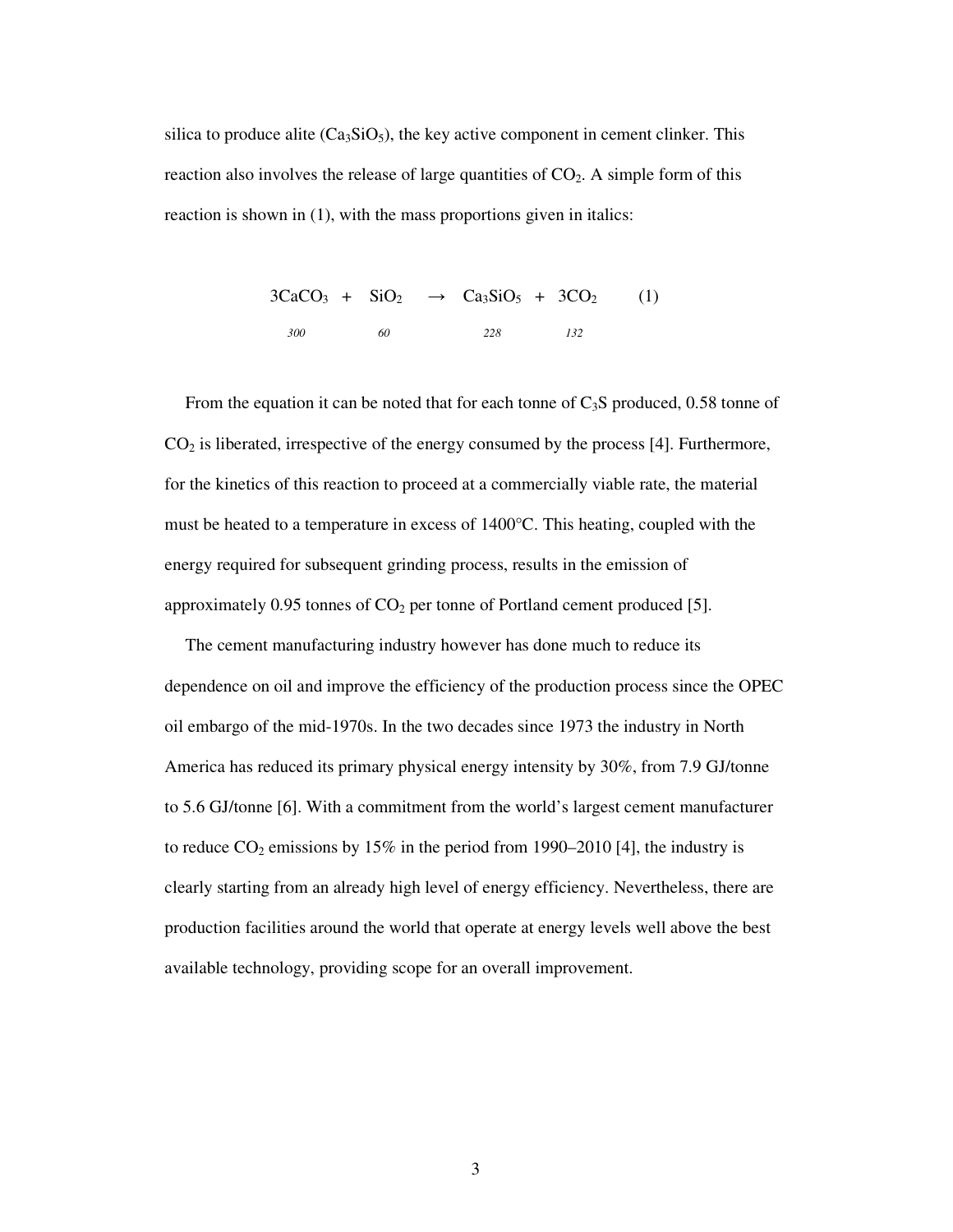#### **2. Research significance**

#### *2.1 The economics of carbon emissions*

The advent of the global  $CO<sub>2</sub>$  Emissions Trading Scheme under the terms of the Kyoto Protocol is likely to have serious implications for the cement manufacturing industry. On a national level, the second National Allocation Plan (NAP) submitted by Ireland [7] for the years 2008-2012 predicts that  $CO<sub>2</sub>$  emissions arising from cement production will increase by approximately 5% per annum to 5.31 million tonnes of  $CO<sub>2</sub>$ in 2012. Given that the proposed allocation for this period is 4.21 million tonnes of CO2, this represents a significant shortfall. The European Commissions subsequent decision concerning the Ireland's NAP for allocation of greenhouse gas emissions will result in a lower allocation than initially proposed. This allocation could result in an allowance shortfall in excess of 1.3 million tonnes by 2012. Given that these emissions are tradable, the Irish government expects that all feasible abatement projects up to a marginal cost of  $E$ 15/ tonne will be implemented. Similar NAPs were submitted by all EU member states, detailing allowable  $CO<sub>2</sub>$  emissions up to the year 2012.

In this light, the economic incentives for reducing the  $CO<sub>2</sub>$  emissions associated with cement manufactured are clear. It would seem however that the best opportunity to further decrease these emissions is to alter the materials used in the manufacturing process. In this light the identification of suitable replacement raw materials for the production of cementitious binders with properties similar to that of Portland cement is both desirable and necessary. As the majority of  $CO<sub>2</sub>$  emissions associated with cement manufacture arise from the clinker production process, Worrell *et al* [3] suggest the use of a clinker/cement (C/C) ratio as a measure of how energy intensive the process is. For instance a CEM I cement will have a C/C ratio of approximately 0.95; a CEM II/A-L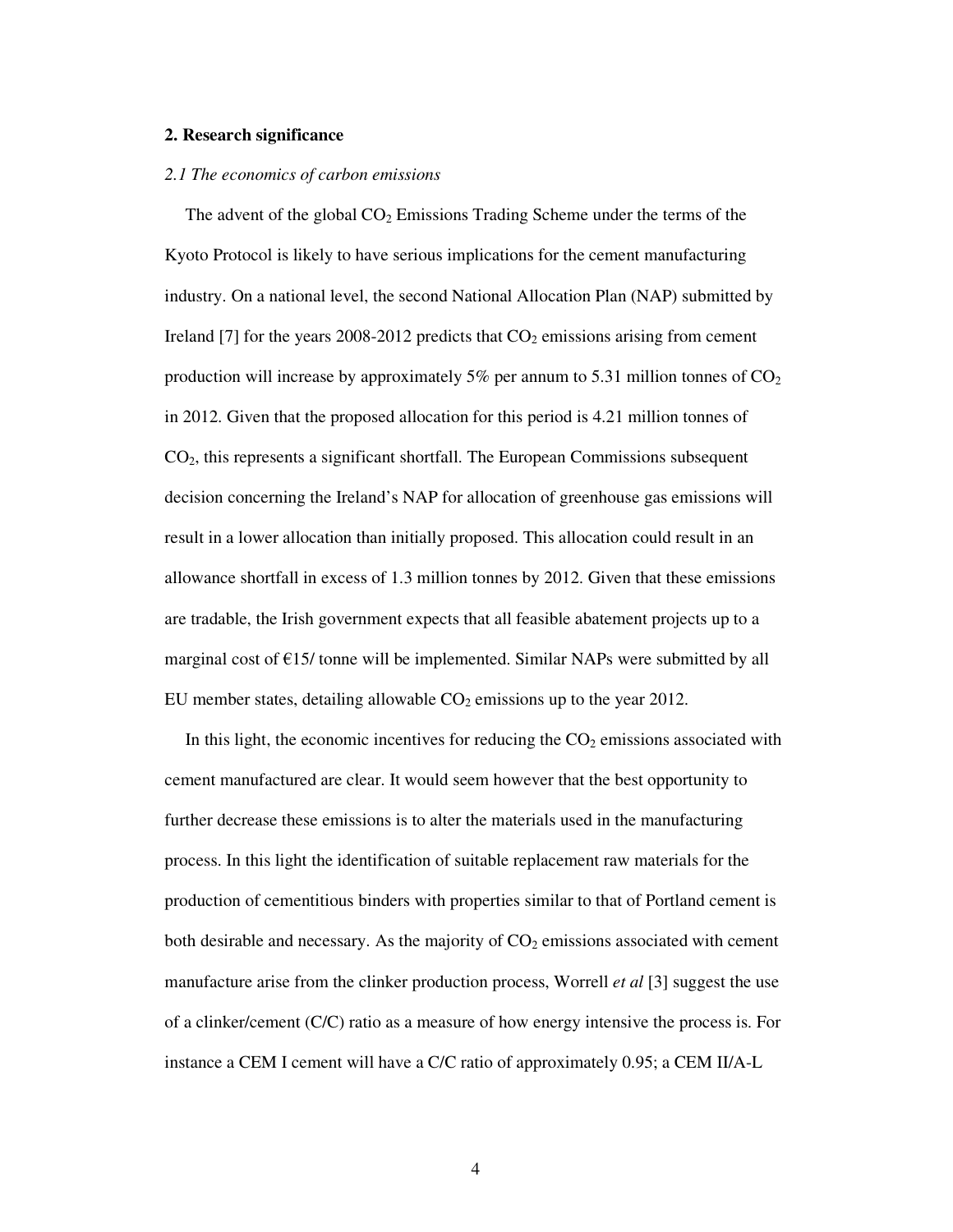cement replacing 12% of the clinker with limestone will have a C/C ratio of approximately 0.84. In effect, the lower this value of the C/C ratio, the less harmful the binder is likely to be in terms of  $CO<sub>2</sub>$  emissions.

#### *2.2 Potential alternative binders*

There has been a significant amount of international research carried out into the development of alternative cement binders in recent years. For example Hossain [8] has investigated the development of blended cements using volcanic ash and pumice; Bilodeau and Malhotra [9] have studied the development of high volume fly ash binders; both Konsta-Gdoutos and Shah [10] and Al-Hatry et al [11] have studied the introduction of cement kiln dust to cement binders.

Considerable development of binders such as ground granulated blast furnace slag (ggbs), pulverised fuel ash (pfa) and other pozzolanic materials has been carried out, leading to popular acceptance of their beneficial properties [12]. The production of ggbs leads to emissions of about 60kg of  $CO<sub>2</sub>$  / tonne, primarily from the grinding process. As such, the use of materials such as ggbs can lead to significant reductions in  $CO<sub>2</sub>$ emissions. Gartner [4] also highlighted the potential of calcium sulfate-based binders. The material, usually supplied as gypsum, does not devolve any  $CO<sub>2</sub>$ , while the energy intensity of the manufacturing process is also extremely low. The impact of these materials can be seen when a clinker / cement ratio is used. As such, it was considered that a series of binders based on combinations of Portland cement, ggbs and gypsum offer potentially significant environmental advantages should certain mechanical and durability requirements be satisfied. Generally binders manufactured using these constituents can improve performance characteristics and overall economy. Portland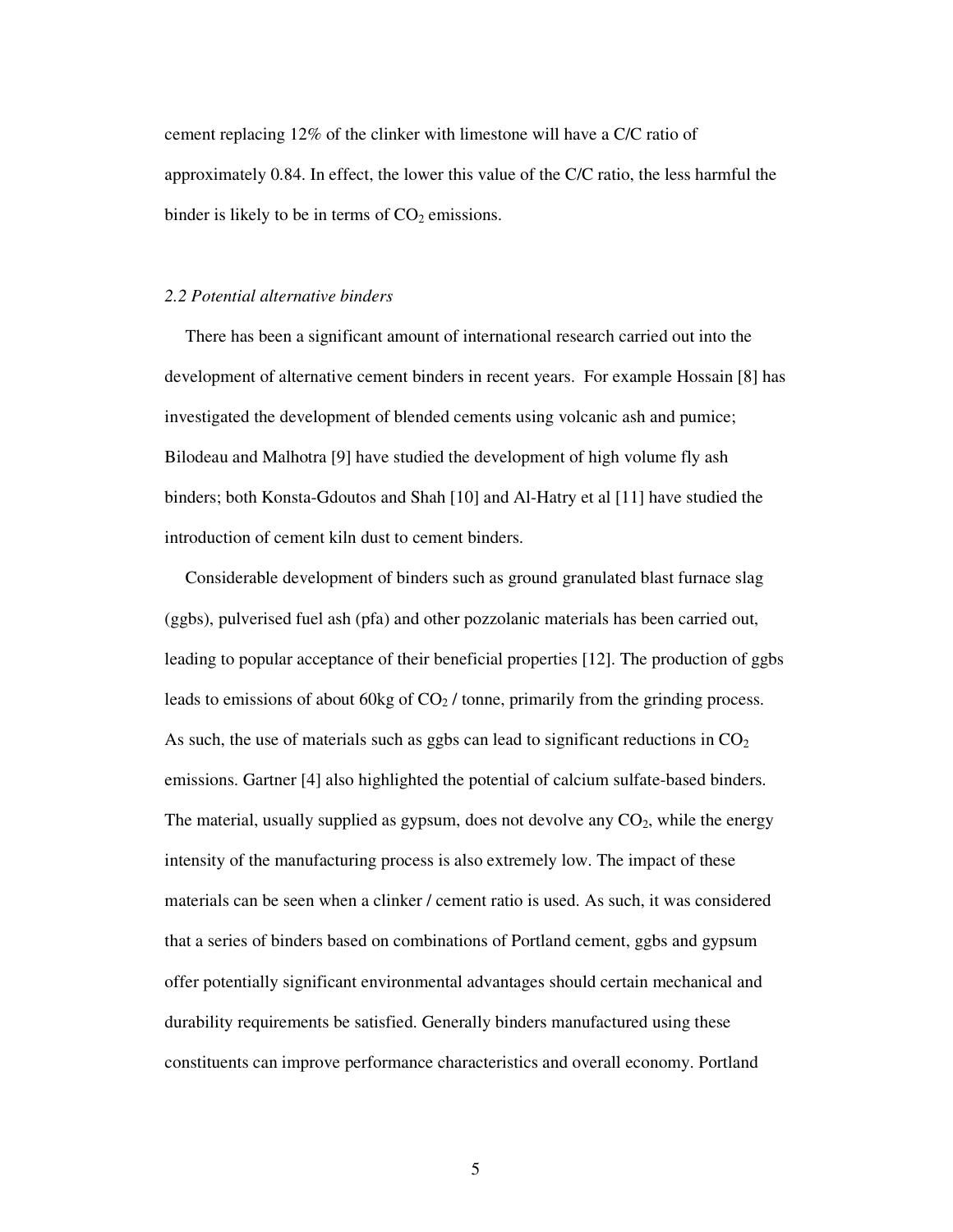cement binders, when set and hardened achieve good strength and water resistance. Gypsum based binders possess properties of rapid hardening and fine surface finish but are often limited in use due to the high solubility of the gypsum when exposed to water [13, 14]. It is well known that the combination of Portland cement and gypsum can lead to the formation of expansive and deleterious compounds such as ettringite and thaumasite. The tendency for such compounds to develop may be reduced however if materials such as ggbs are added to the mix [15].

 Combinations of these materials can thus be optimised to produce useful binders with properties of rapid hardening, fine surface finish and adequate resistance to water. Possible specialist applications for these binders are listed in Table 1. It should be noted that gypsum rich cements should not be used with steel reinforcement as the low resultant alkalinity will offer very little corrosion protection. The objective of this study was to investigate the potential for these materials to be used in these specialist applications through determination of strength and stability characteristics.

#### **3. Materials**

The materials used in the experimental tests were a combination of the following materials:

- CEM I: Class 42.5 Portland cement  $(C_3A < 7\%$  Bogue)
- Ground granulated blast furnace slag (ggbs)
- Gypsum in the form of commercially available calcium sulfate hemi-hydrate
- Anhydrite II, commercially available
- Hydrated lime, commercially available
- CEN reference sand to EN 196-1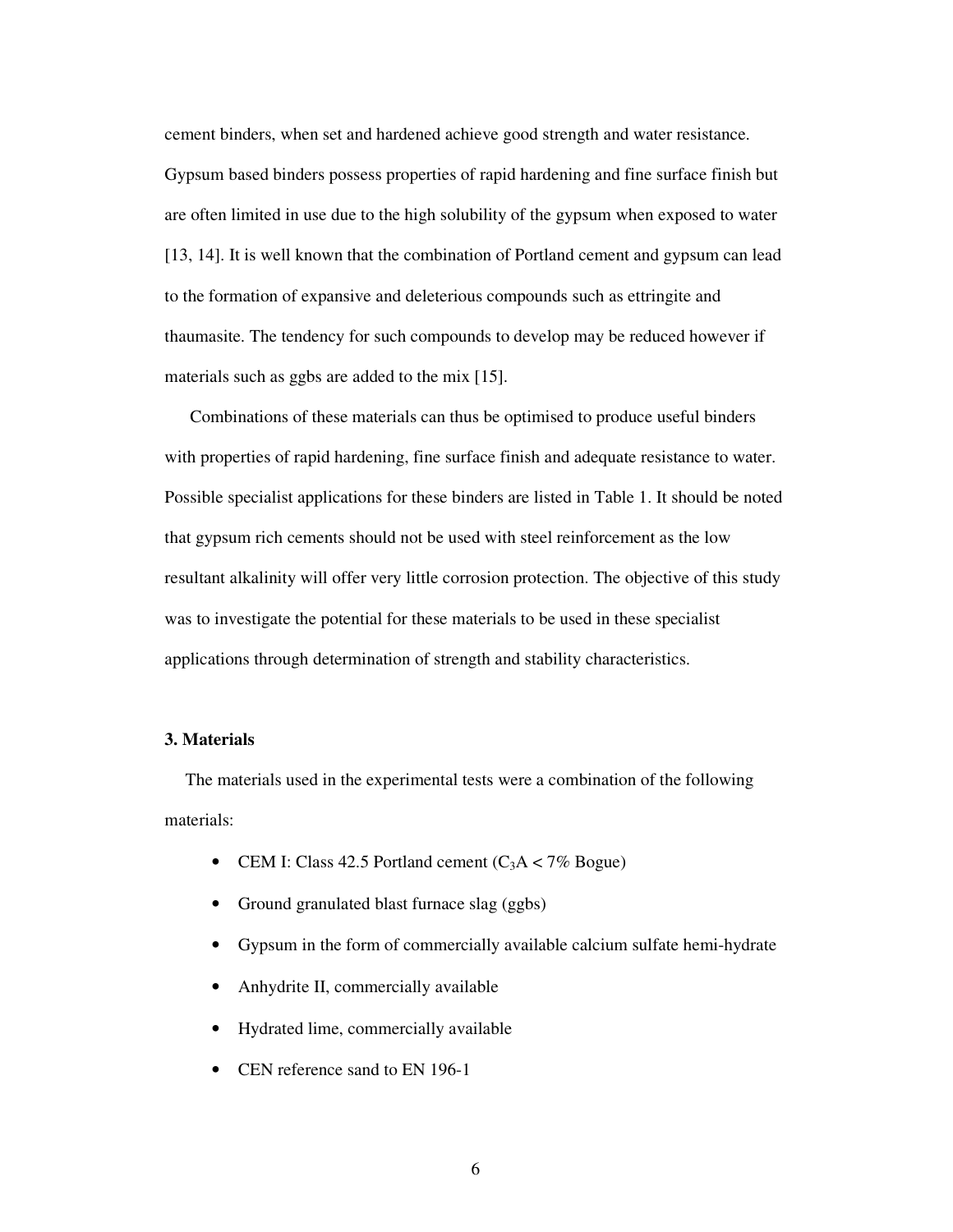#### *3.1 Formulations*

The formulations tested may be considered to comprise two distinct series and are listed in Table 2. The first series (formulations A to E) is dominated by calcium sulfate. Formulations A to D contain 60 to 80% gypsum, while formulation E contains 20% gypsum with 50% anhydrite II. The remaining portion of the binder consists of varying percentages of Portland cement, lime and ggbs. The second series (formulations 1 to 4) contains ggbs as the dominant ingredient. The ggbs content is seen to range from 66% to 70%, with Portland cement contents from 27% to 30% and minor additional constituents of gypsum, anhydrite II and lime. The percentage by mass of each formulation is given in Table 2. In an effort to highlight the low carbon footprint of these binders, the clinker/cement ratio is also included.

The performance of formulations 1 to 4 may be directly compared with the required properties of Portland blast furnace cements, as set down in EN 197-4. The prescribed limits for the constituent materials of these cements are shown below in Table 3. It can be seen that formulations 1, 2 and 3 comply with the requirements of EN 197-4 for a CEM III/B; formulation 4 lies outside of the limits specified as it contains 7% minor additional constituents.

## *3.2 Testing: calcium-sulfate based cements*

## *3.2.1 Mix design*

All tests were carried out on mortar, the composition of which was based on EN 196- 1. The mortar consisted of one part cement to three parts CEN Standard sand; water and superplasticiser content were optimised to a standard consistence. Consistence was measured using a flow table and a target value of 175 mm at 5 minutes after mixing was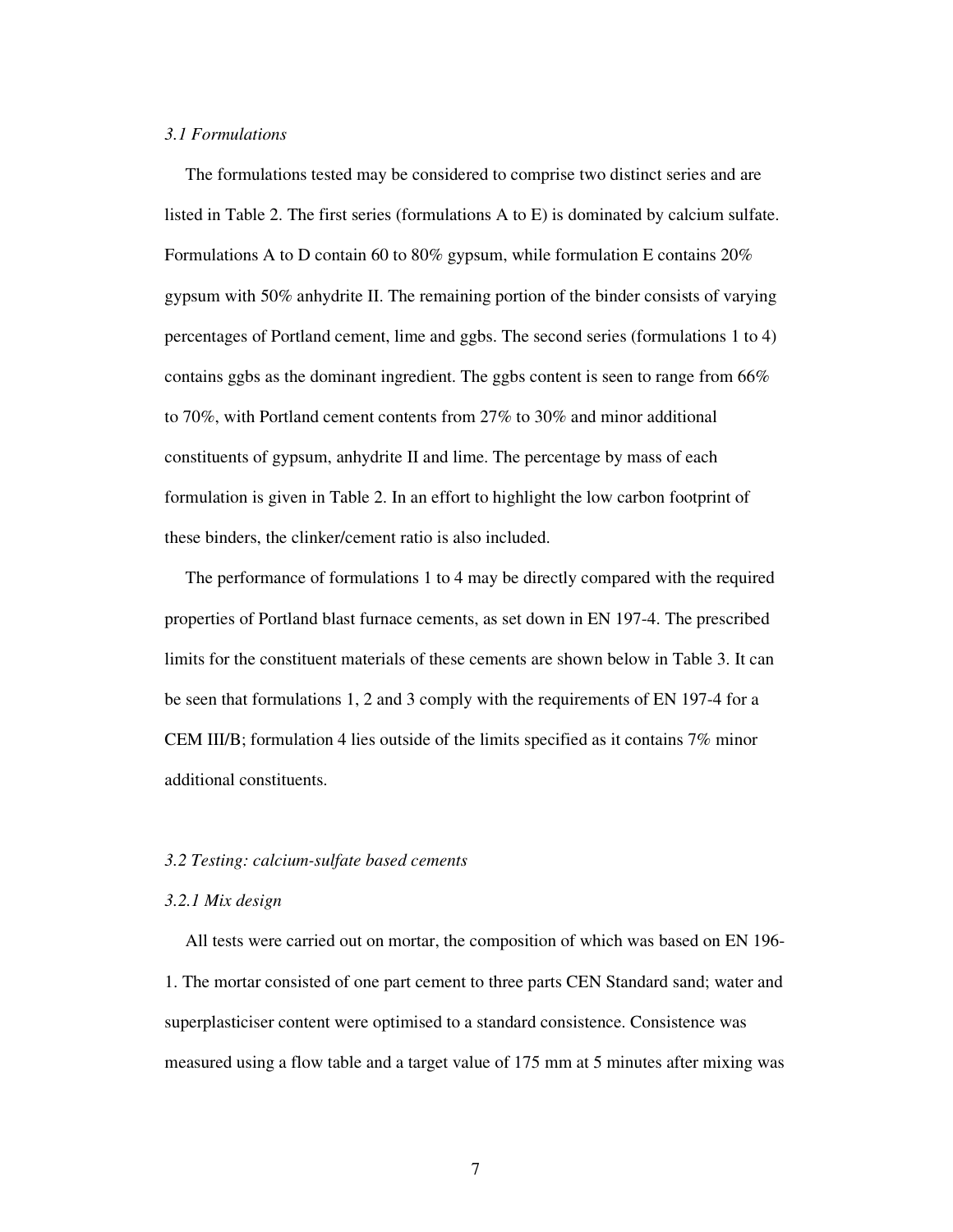used. For formulations A to D a water / binder ratio of 0.5 or 0.55 was used, with a superplasticiser / binder ratio between 0.1 and 0.135; for formulation E a water / binder ratio of 0.4 and a superplasticiser / binder ratio of 0.07 was used.

#### *3.2.2 Test programmes*

A key parameter in the development of any binder is that it possesses adequate compressive and flexural strength. To ascertain this, a series of mortar prisms of dimensions 160 x 40 x 40mm were cast and tested to the procedures outlined in EN 196-1. Due to the nature of calcium sulfate based cements and the high solubility of gypsum, a key concern is the effect of humidity on strength development. Therefore, variable curing conditions were also introduced into the testing programme. Following casting the prisms were covered with a glass plate and cured at  $20^{\circ}$ C and 65% RH for a period of 6 hours, after which time they were de-moulded for either immediate test or further curing. The prisms were then stored at 20°C and 65% RH for a further 14 days (except for those tested at 7 days), after which they were placed under 3 separate storage conditions, namely:

- at 20 $\degree$ C and at  $\geq$  65% RH
- at 20 $\degree$ C and  $\approx$  50% RH
- underwater at 20°C

At the required age the specimens are removed and tested for flexural and compressive strength. Tests are carried out after 6 hours, 24 hours, 7, 14, 28 and 90 days after casting.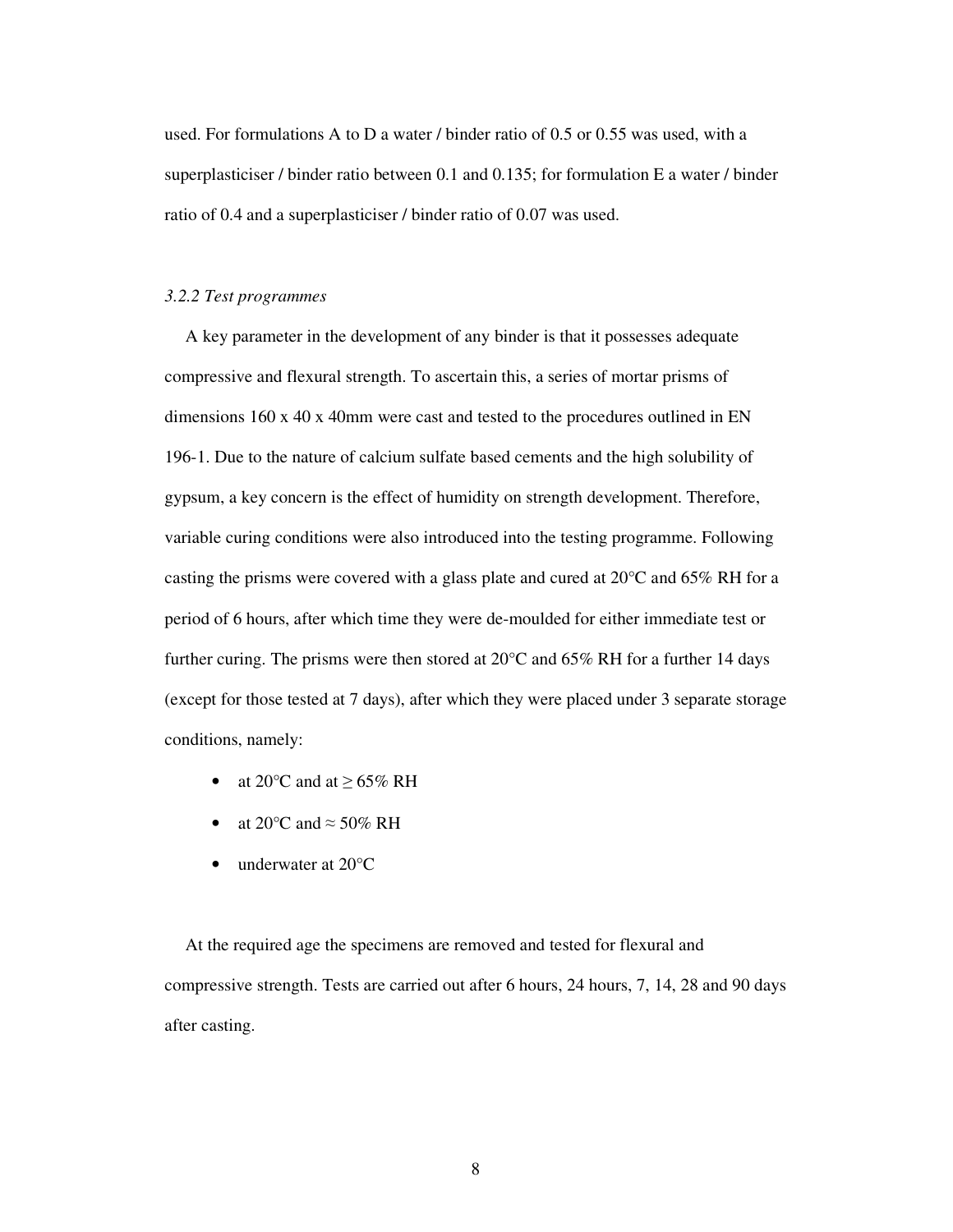To assess the stability of these binders, a series of prisms were cast for testing in accordance with ASTM C 490-93. These prisms were cast with metal studs cast into the ends of the principal axis to allow the taking of comparator measurements. The samples were subjected to the same curing conditions as described above and comparator readings were taken on a monthly basis.

## *3.3 Testing: ggbs based cements*

#### *3.3.1 Mix design*

The tests were again carried out on mortar, the composition of which was based on EN 196-1. The mortar consisted of one part cement to three parts CEN Standard sand. In all cases the water binder ratio employed was 0.5; no plasticiser was introduced to the mixes.

#### *3.3.2 Test programmes*

Again, a series of mortar prisms with dimensions  $160 \times 40 \times 40$  mm were cast to the procedures described in EN 196-1. As no concerns exist with respect to the solubility of ggbs in water, a single curing regime was used. After casting the prisms were covered with a glass plate and cured at 20 $\degree$ C and  $\geq$  90% RH for 24 hours, after which time they were demoulded and stored under water at 20°C until time of testing. Tests were carried out at 24 hours, 2, 7, 28 and 90 days after casting.

Due to the high ggbs content in this series of formulations, a key potential application may be for use in precast concrete pipes; as such resistance to sulfate attack is a parameter of particular interest. The test method was again based on ASTM C 490 – 93, whereby a series of concrete prisms of dimension 25 x 25 x 285 mm are used to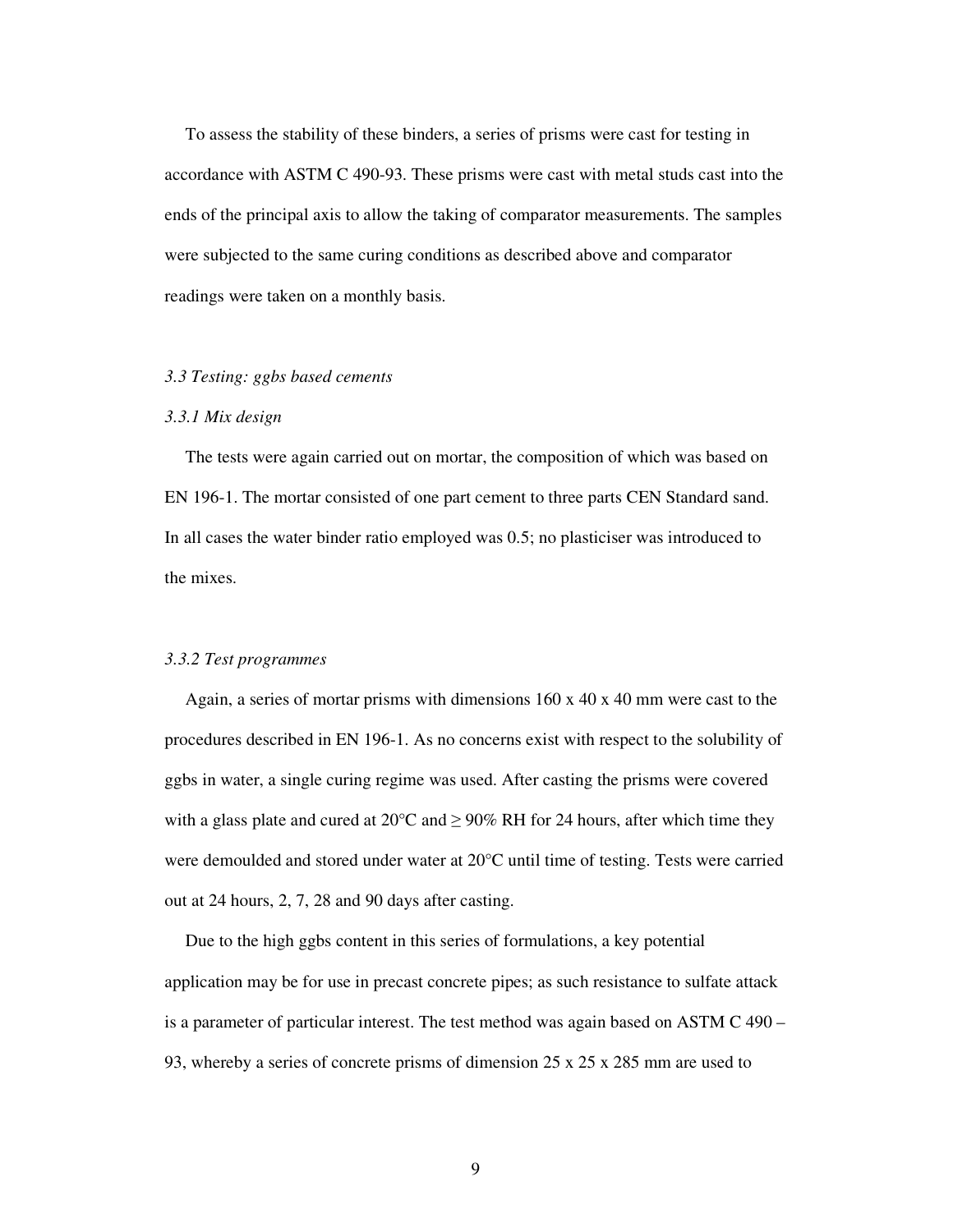determine length change. The samples were cured underwater at 20°C for 27 days after de-moulding before being transferred to a 16 g / litre sodium sulfate solution at  $20^{\circ}$ C. Comparator readings were taken at 1 month intervals and expansion subsequently determined.

## **4. Results & discussion**

## *4.1 Calcium sulfate-based cements*

#### *4.1.1 Strength tests*

The results for tests to determine compressive strength are shown in Figure 1. It can be seen that formulations A and B gain strength quite quickly, producing a compressive strength of over 4 MPa after 6 hours; all other samples failed to display any strength before 24 hours. From 7 days on, it is clear that the formulation producing the highest strength is formulation E, containing 50% anhydrite II. Similar trends were observed in the tests for flexural strength.

The effects of the various curing conditions are shown in Figure 2. It is notable that for the majority of cases, a drop in strength is associated with an increase in the amount of water available to the samples. Once more the highest strengths are associated with binder formulation E, but these drop significantly as the moisture supply increases. For formulations A and E, the effect of storage in moisture is a 35% drop in strength relative to being stored at 50% RH. For formulations B, C and D the drop ranges from 41 to 50%, indicating that the binders do have issues with respect to being stored in damp environment. It is speculated that this is most likely due to dissolution of gypsum into the available water.

10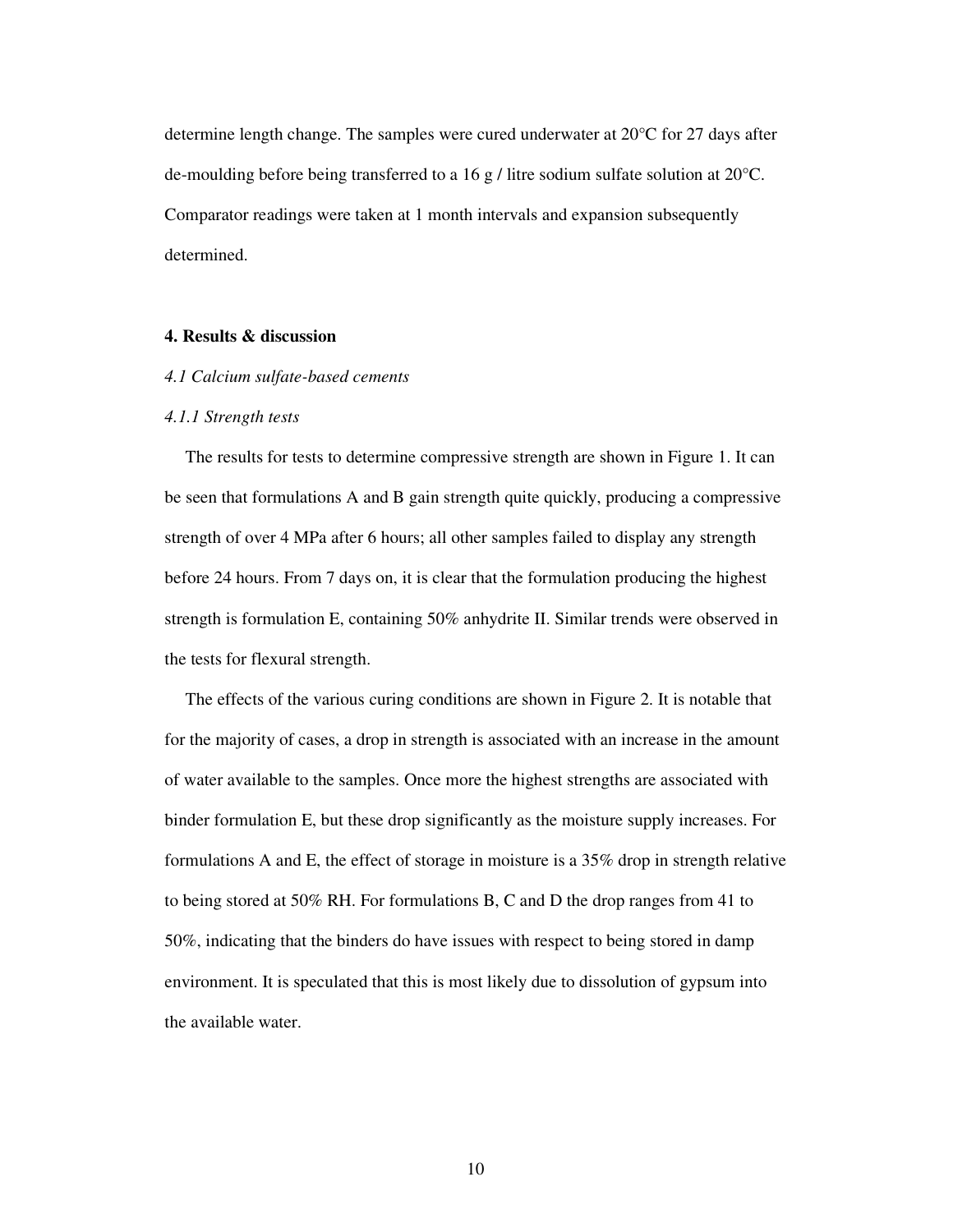#### *4.1.2 Dimensional stability tests*

All of the formulations displayed good stability when maintained at 20°C and either 50 or 65% RH. After 6 months a number of very small expansions or shrinkages were observed, none of which may be considered significant. This however was not the case for the prisms stored in water at  $20^{\circ}$ C from age 14 days, as shown in Figure 3. It can be seen that all prisms expanded considerably, with the highest expansions associated with the formulations that all produced the highest strengths. In all cases the prisms displayed considerable cracking and were severely damaged, once more highlighting the effect of prolonged exposure to moisture on the gypsum.

## *4.2 Ggbs-based cements*

#### *4.2.1 Strength tests*

The requirements of EN 197-4 for compressive strengths for Portland blastfurnace cements are shown in Table 4. The results of the compressive strength tests on these formulations are shown in Figure 4 and indicate that after 7 and 28 days they complied with the requirements for a CEM III/B 32.5L. The continued gain in compressive strength beyond 28 days can be attributed to the slower rate of hydration of ggbs.

Of particular interest was the two-day strength of these formulations. Using Formulation 1 as a reference, the effect of the inclusion of additional minor constituents was observed. Formulation 2 involved maintaining a Portland cement / ggbs ratio of 0.43 while adding 0.5% gypsum and 2.5% anhydrite II. The effect was significant, increasing the two-day compressive strength from 4.3 to 10.2 MPa. Similar effects were observed for Formulations 3 and 4, also leading to improvements in two-day strengths, although the effect was not as pronounced as that observed for Formulation 2. In

11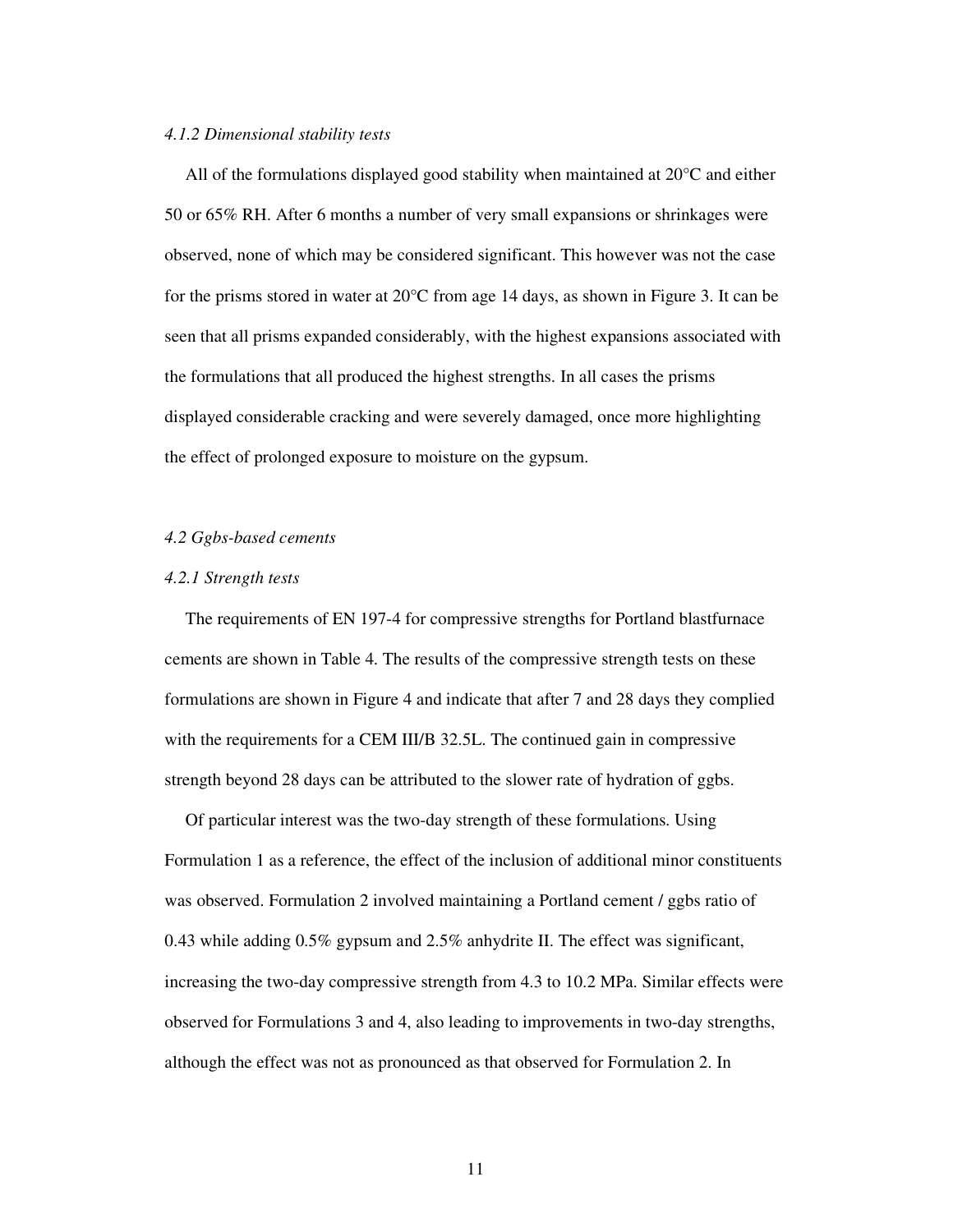addition to conforming to EN 197-4, Formulation 2 also complied with the requirements of EN 197-1, where a minimum value of 10 MPa at two days is stipulated for CEM III/B 32.5R, indicating that it was suitable for use where early strength is a requirement.

The resistance of the formulations to sulfate attack from the formation of gypsum or ettringite was also tested. Each formulations displayed some initial expansion in the first month, but after this no further signs were observed that expansive or disruptive compounds had formed after six-months' storage in the solution. The expansions ranged from 0.27% to 0.56% as shown in Table 5. Again using Formulation 1 as a reference, the effect of adjustments to the formulations and the inclusion of minor additional constituents did result in slightly increased expansions, but these were not considered significant.

## **6. Conclusions**

The essential properties of cementitious binders containing combinations of gypsum, ground granulated blastfurnace slag and another mineral admixtures were reliably assessed. The results of the laboratory tests show that binders manufactured using calcium sulfate as the dominant ingredient develop adequate strengths, but are only suitable for use in dry environments.

The early strength development of CEM III/B Portland blastfurnace cements was significantly improved by the addition of small quantities of anhydrite II and gypsum. This did not affect the sulfate resistance of these binders. These binders have significant potential in situations were early strength development is a requirement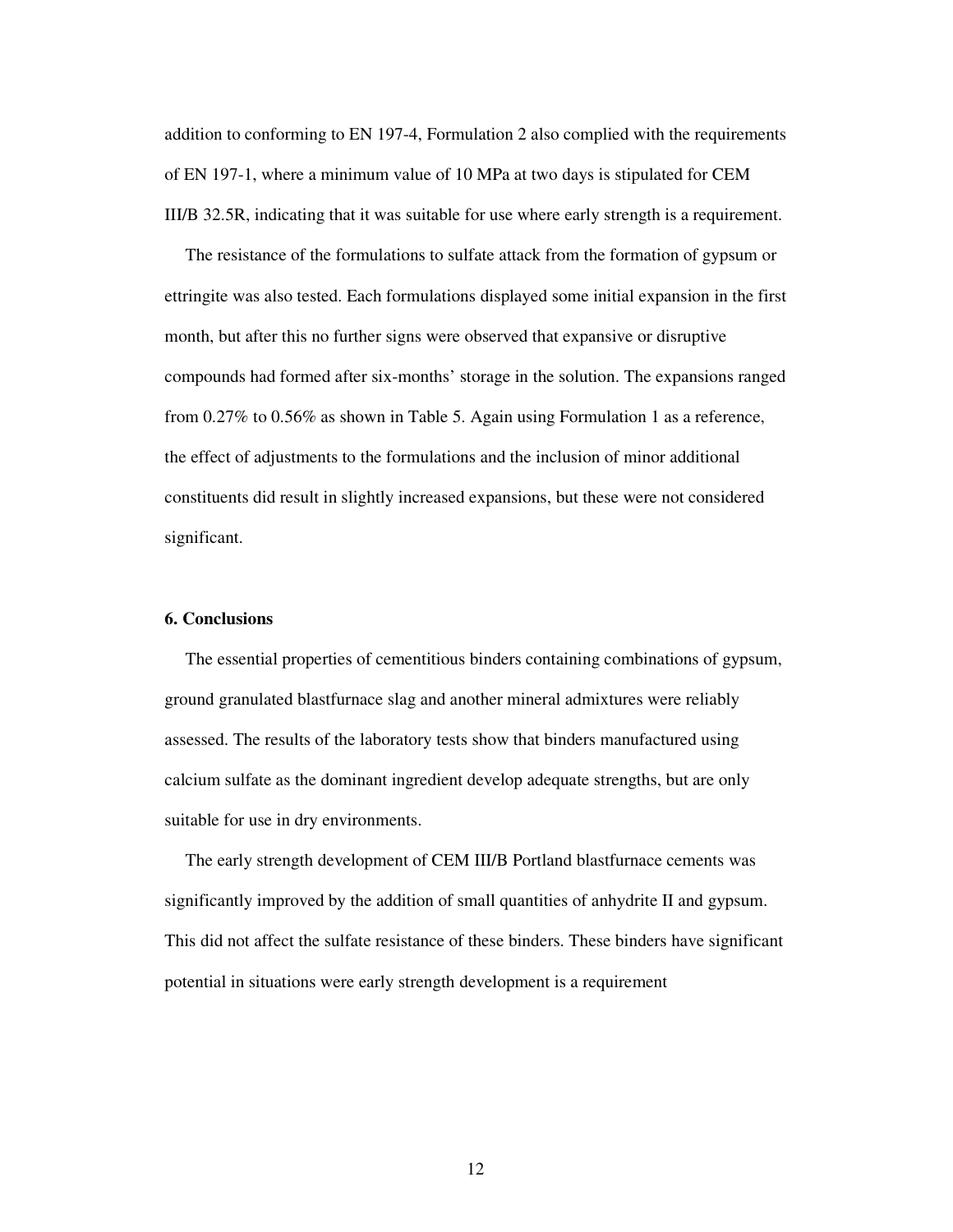#### **References**

[1] Hoffert M, Caldeira K, Benford G, Criswell DR, Green C, Herzog H, Jain AK, Kheshgi H.S., Lackner KS, Lewis JS, Lightfoot HD, Manheimer W, Mankins JC, Mauel ME, Perkins LJ, Schlesinger ME, Volk T, Wigley TML. Advanced technology paths to global climate stability: energy for a greenhouse planet. Science, 2002, November 1, Vol. 298, No. 5595, pp. 981-987.

[2] Root TL, Price JT, Hall KR, Schneider SH, Rosenzweig C, Pounds JA. Fingerprints of global warming on wild animals and plants. Nature, 2003, January 2, Vol. 421, No. 6918, pp. 57-60.

[3] Worrell E, Price L, Martin N, Hendriks C, Meida LO. Carbon dioxide emissions from the global cement industry. Annual Review of Energy and the Environment, 2001, Vol. 26, pp. 303-329.

 $[4]$  Gartner E. Industrially interesting approaches to "low-CO<sub>2</sub>" cements. Cement and Concrete Research, 2004, Vol. 34, No. 9, pp. 1489-1498.

[5] Van Oss HG, Padovani AC. Cement manufacture and the environment: Part II Environmental challenges and opportunities. Journal of Industrial Ecology, 2003, Vol. 7, No. 1, pp. 93-126.

[6] Worrell E, Martin N, Price L. Potentials for energy efficiency improvement in the US cement industry. Energy, 2000, Vol. 25, No. 12, pp. 1189-1214.

[7] Environmental Protection Agency. Irelands National Allocation Plan 2008- 2012: As Notified to the EU Commission July 2006. 2006, available at www.epa.ie.

[8] Hossain KMA. Blended cement using volcanic ash and pumice. Cement and Concrete Research, 2003, Vol. 33, No. 10, pp. 1601-1605.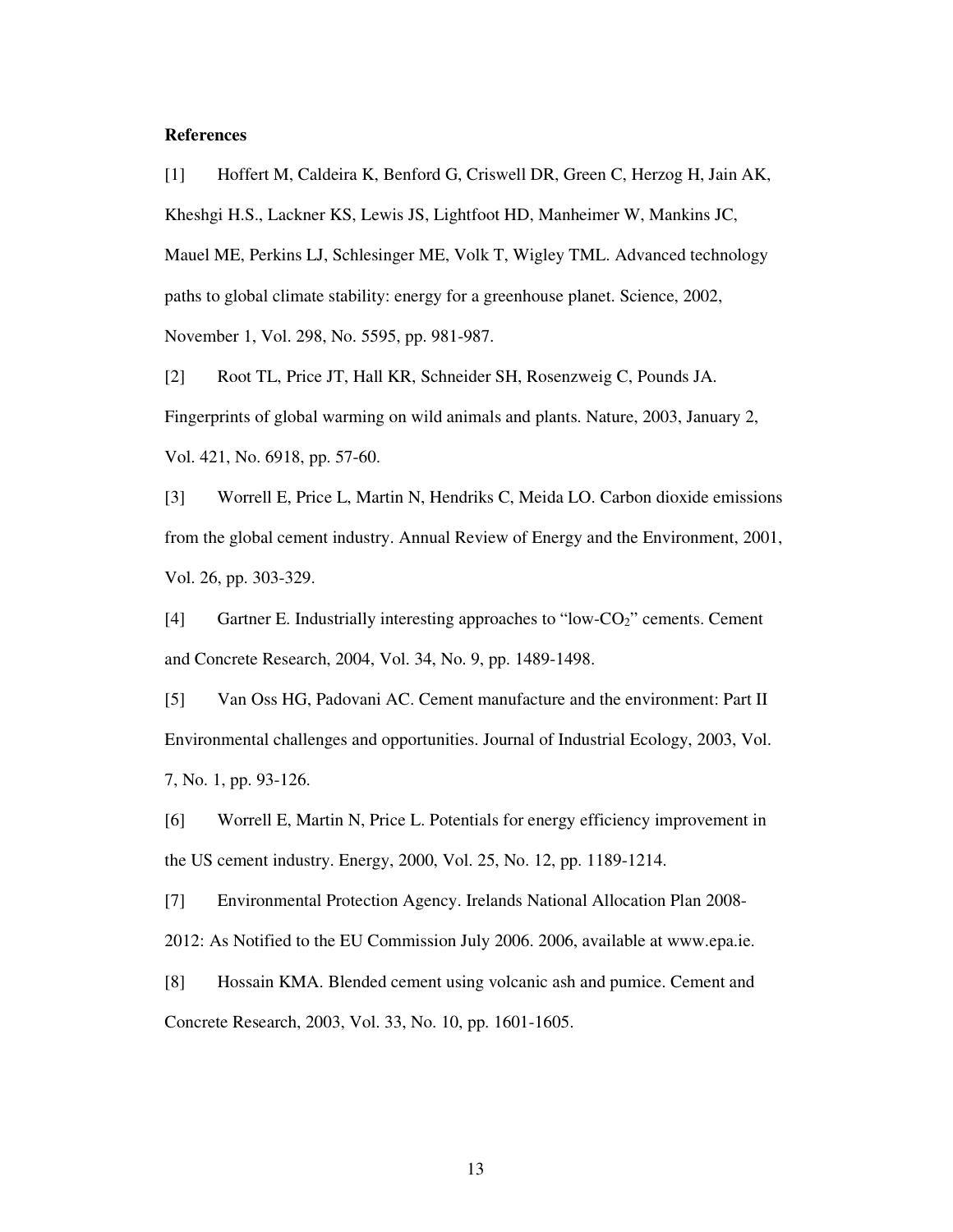[9] Bilodeau A. Malhotra VM. High volume fly ash system: concrete solution for sustainable development. ACI Materials Journal, 2000, Vol. 99, No. 1, pp. 41-48.

[10] Konsta-Gdoutos MS Shah SP. Hydration and properties of novel blended cements based on cement kiln dust and blast furnace slag. Cement and Concrete Research, 2003, Vol. 33, No. 8, pp. 1269-1276.

[11] Al-Harthy AS Taha R Al-Maamary F. Effect of cement-kiln dust on mortar and concrete mixtures. Construction and Building Materials, 2003, Vol. 17, No. 5, pp. 353- 360.

[12] Neville A. The Properties of Concrete. 5th Edition, John Wiley & Sons, 2002.

[13] Kovler K. Setting and hardening of gypsum-Portland cement-silica fume blends, Part 1: temperature and setting expansion. Cement and Concrete Research, 1998, Vol. 28, No. 3, pp. 423-437.

[14] Kovler K. Setting and hardening of gypsum-Portland cement -silica fume blends, Part 2: early strength, DTA, XRD and SEM observations. Cement and Concrete Research, 1998, Vol. 28, No. 4, pp. 523-531.

[15] Colak A. The long term durability performance of gypsum-Portland cementnatural pozzolan blends. Cement and Concrete Research, 2002, Vol. 32, No. 1, pp. 109- 115.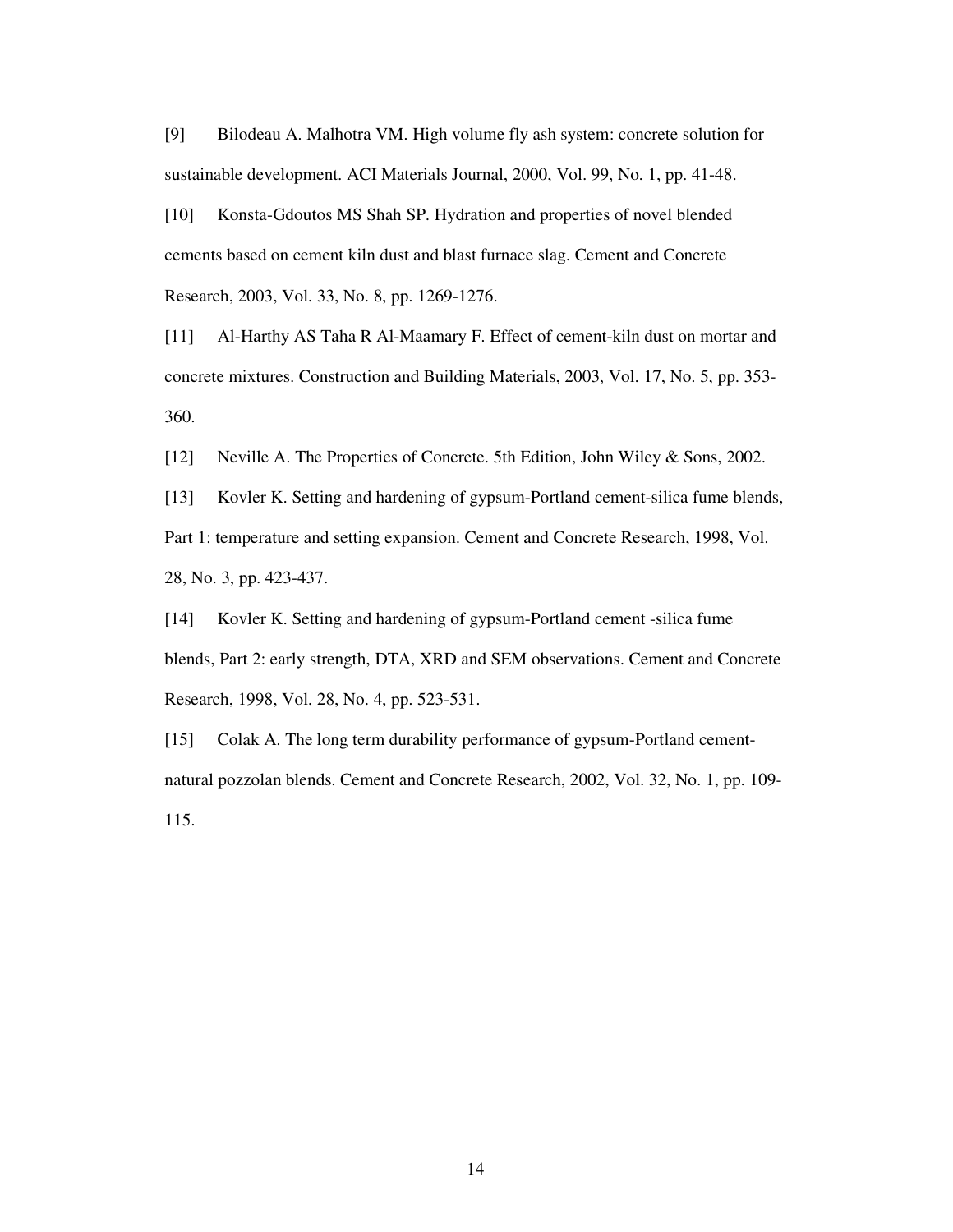Table 1. Potential applications for proposed binders.

| <b>Product</b>                   | <b>Key technical requirements</b>      |  |  |
|----------------------------------|----------------------------------------|--|--|
| Painting-quality masonry blocks  | • Smooth surface finish                |  |  |
|                                  | • Early strength at low binder content |  |  |
| Precast concrete pipes           | • Sulfate resistance                   |  |  |
|                                  | • Smooth surface finish                |  |  |
|                                  | • High early strength                  |  |  |
| Composite precast wall panels    | • Smooth surface finish                |  |  |
|                                  | • High early strength                  |  |  |
| Non-structural precast concrete  | • Durability                           |  |  |
| products (e.g. kerbs, flags etc) | • Smooth surface finish                |  |  |
|                                  | • High early strength                  |  |  |
|                                  | $\bullet$ Colour                       |  |  |
| Float-ready plaster              | • Durability in external environments  |  |  |
|                                  | • Smooth surface finish                |  |  |
|                                  | • Colour                               |  |  |

Table 2. Formulations selected for testing.

| <b>Formulation No.</b> | Mix Constituents $(\% )$ |        |      |             |                     |           |
|------------------------|--------------------------|--------|------|-------------|---------------------|-----------|
|                        | <b>Portland Cement</b>   | Gypsum | Lime | <b>GGBS</b> | <b>Anhydrite II</b> | C/C ratio |
| A                      | 20                       | 80     |      |             |                     | 0.19      |
| B                      | 5                        | 80     | 5    | 10          |                     | 0.05      |
| C                      | 7                        | 70     | 5    | 18          |                     | 0.08      |
| D                      | 10                       | 60     | 5    | 25          |                     | 0.11      |
| Е                      | 7                        | 20     | 5    | 18          | 50                  | 0.08      |
|                        | 30                       |        |      | 70          |                     | 0.33      |
| 2                      | 29                       | 0.5    |      | 68          | 2.5                 | 0.32      |
| 3                      | 28.5                     | 0.6    |      | 67.5        | 3.4                 | 0.31      |
| 4                      | 27                       | 0.6    | 3    | 66          | 3.4                 | 0.30      |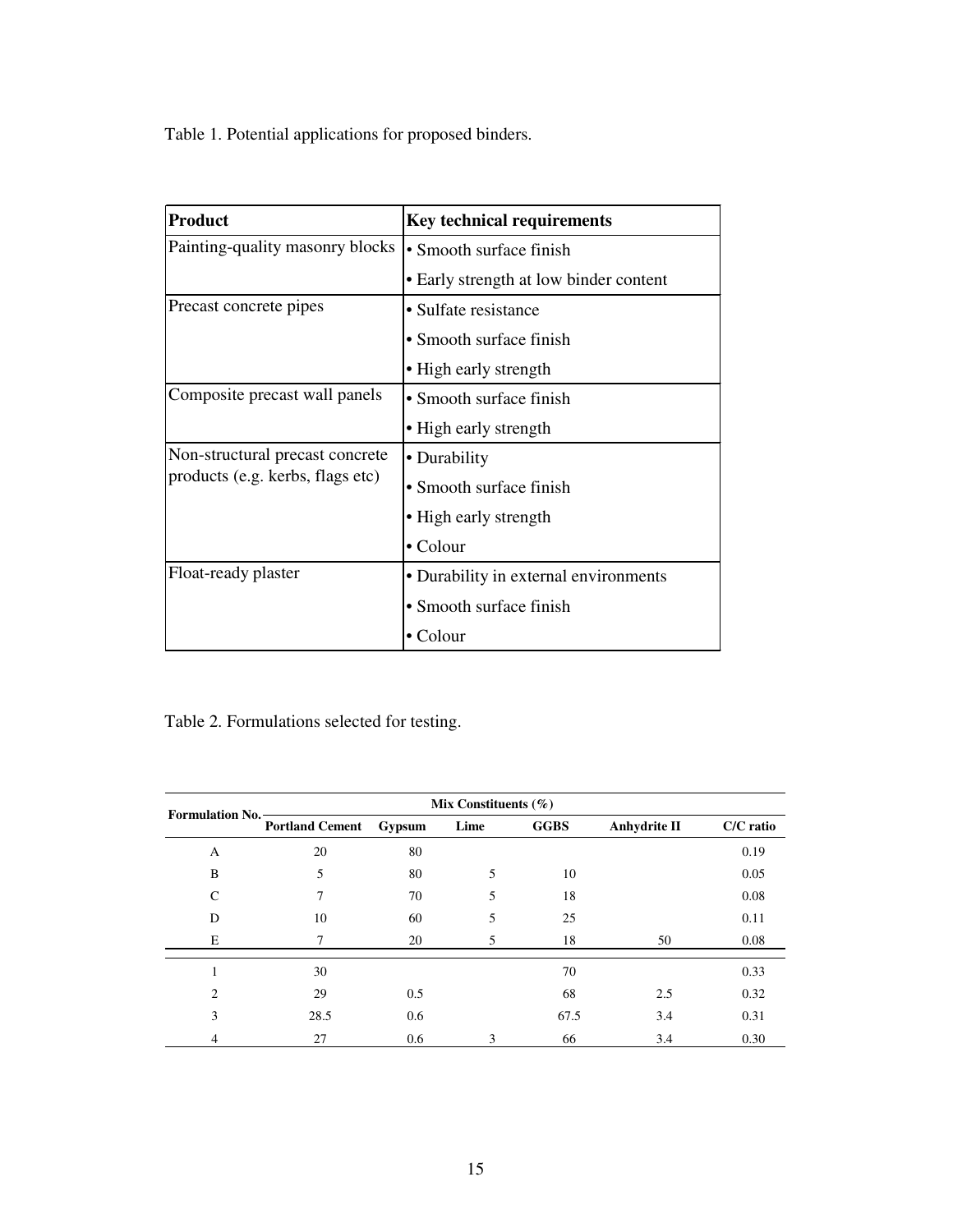| <b>Main Type</b>                               | Notation of the 3 products (types) |                  | Composition (proportion by mass, $\%$ ) |                         |              |  |
|------------------------------------------------|------------------------------------|------------------|-----------------------------------------|-------------------------|--------------|--|
| of low early strength blast<br>furnace cement) |                                    |                  | <b>Main constituents</b>                | <b>Minor</b> additional |              |  |
|                                                |                                    |                  | <b>Clinker</b>                          | <b>Slag</b>             | constituents |  |
| <b>CEM III</b><br>cement                       | <b>Blast furnace</b>               | <b>CEM III/A</b> | $35 - 64$                               | $36 - 65$               | $0 - 5$      |  |
|                                                |                                    | <b>CEM III/B</b> | $20 - 34$                               | $66 - 80$               | $0 - 5$      |  |
|                                                |                                    | CEM III/C        | $5 - 19$                                | $81 - 95$               | $0 - 5$      |  |

Table 3. The 3 products in the family of low early strength blast furnace cements.

Table 4. Compressive strength requirements of EN 197-4.

| <b>Strength</b> | <b>Compressive strength (MPa)</b> |                |                   |             |  |
|-----------------|-----------------------------------|----------------|-------------------|-------------|--|
| class           |                                   | Early strength | Standard strength |             |  |
|                 | 2 days                            | 7 days         | 28 days           |             |  |
| 32.5L           |                                   | $\geq 12.0$    | > 32.5            | $\leq 52.5$ |  |
| 42.5 L          |                                   | $\geq 16.0$    | >42.5             | <62.5       |  |
| 52.5 L          | >10.0                             |                | $\geq 52.5$       |             |  |

Table 5. Sulfate resistance of ggbs-based cements

| Age<br>(month) | Expansion $(\% )$ |                                                                |       |       |  |
|----------------|-------------------|----------------------------------------------------------------|-------|-------|--|
|                |                   | <b>Formulation 1 Formulation 2 Formulation 3 Formulation 4</b> |       |       |  |
|                | 0.030             | 0.034                                                          | 0.052 | 0.039 |  |
|                | 0.026             | 0.040                                                          | 0.056 | 0.042 |  |
|                | 0.026             | 0.038                                                          | 0.049 | 0.034 |  |
|                | 0.027             | 0.040                                                          | 0.049 | 0.035 |  |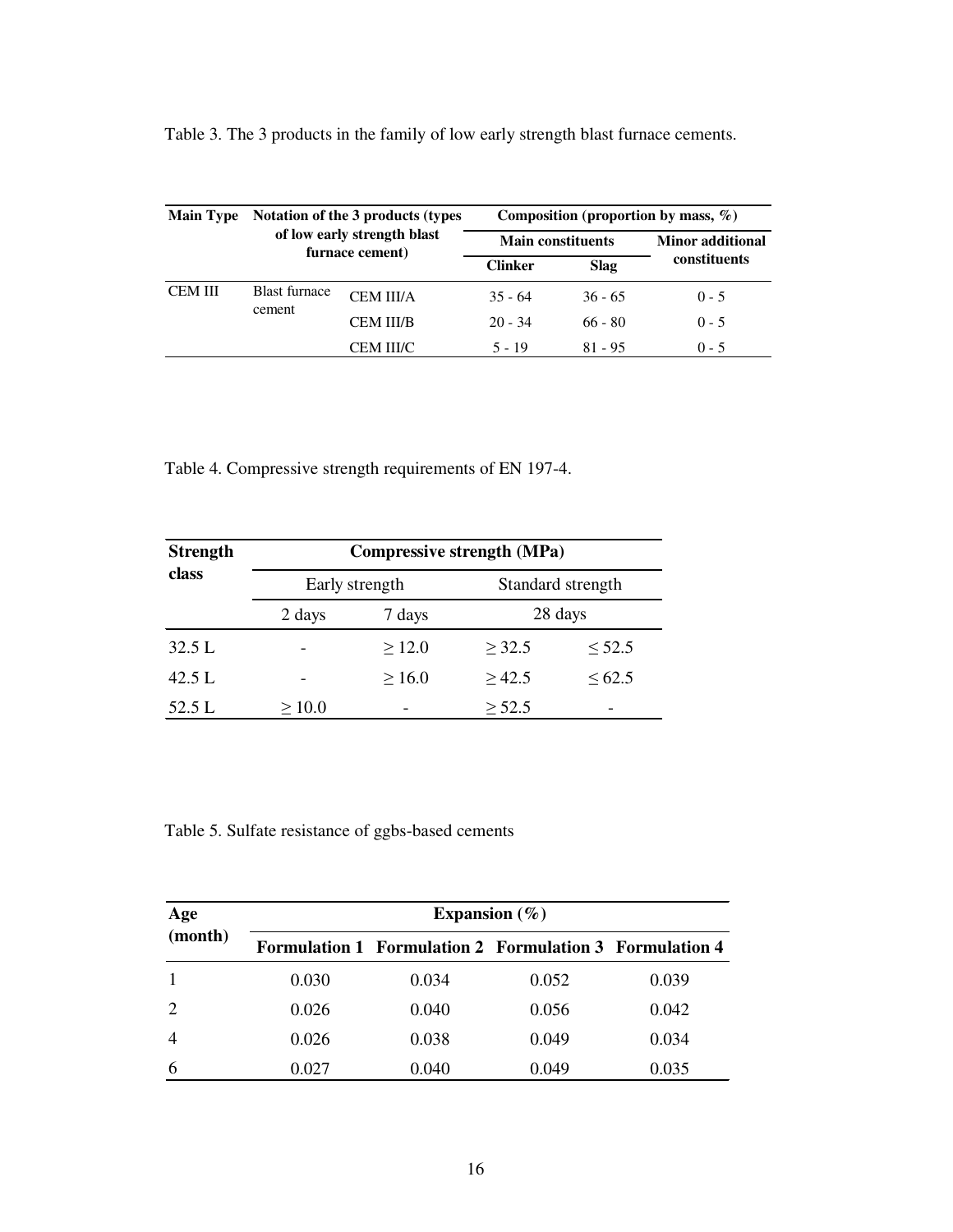Figure 1. Compressive strength development of calcium sulfate-based formulations



Figure 2. Effect of curing conditions on calcium-sulfate based cements.